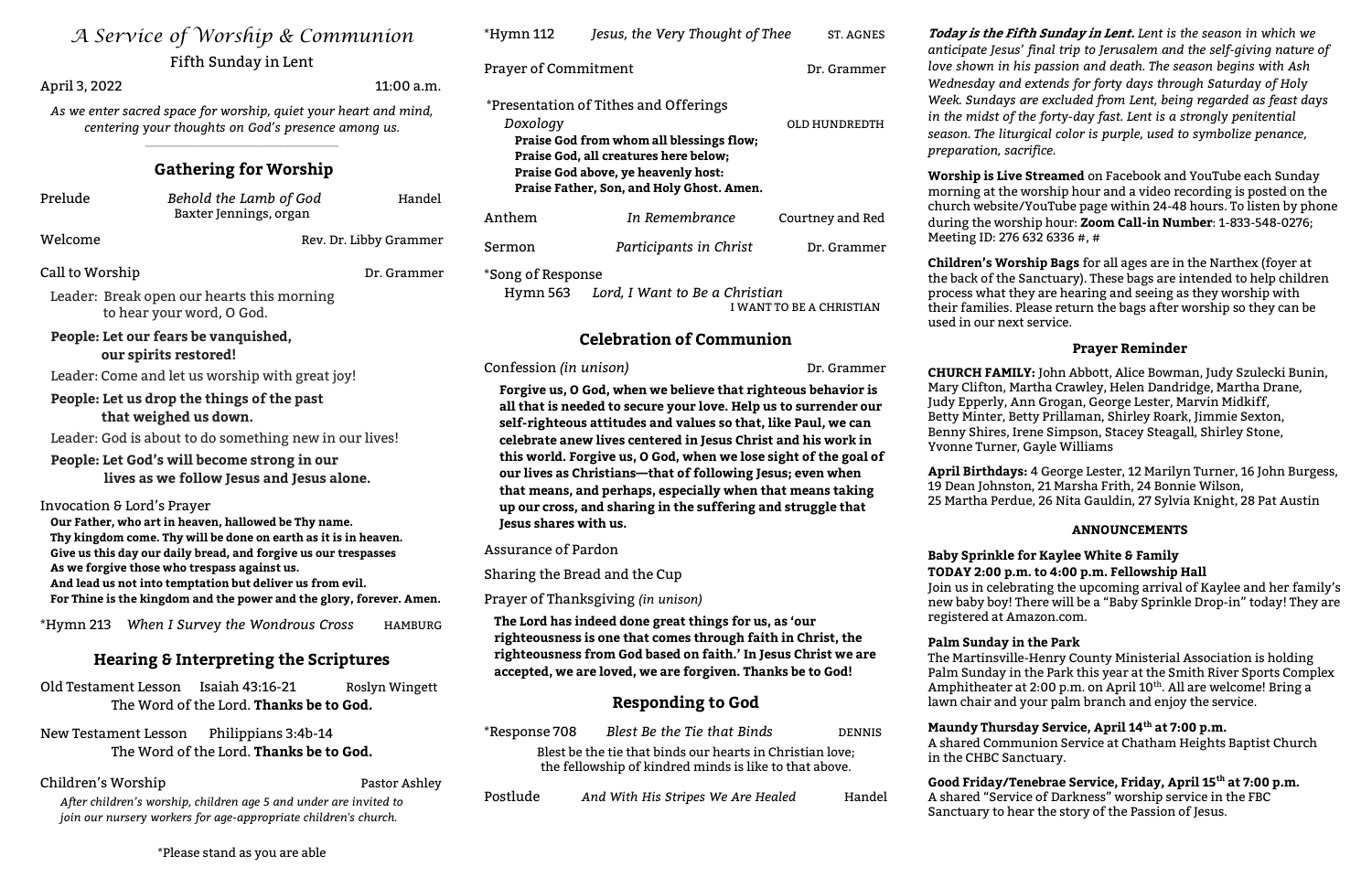#### Easter Lilies

Many of our members appreciate the opportunity to contribute to the Easter floral decorations for the Sanctuary. This is a way to honor or memorialize persons who are special to us. If you would like to help, please send your dedication information and your donation to the church office by Friday April 8th. Your gift will be acknowledged in the Easter Sunday bulletin.

#### Candy Call for the Easter Egg Hunt

The Children & Youth Committee is collecting individually wrapped candy for our Easter Egg Hunt, which will take place on Saturday, April 16<sup>th</sup> from 10:00 a.m. to 12:00 p.m. Please drop off candy in the Narthex.

#### Worship Care Schedule

Sunday, April 3- Sylvia Knight Sunday, April 10- Ruth Anne Collins

#### Deacons of the Month: David Lewis and Jerry Perdue

Deacons of the month assist your pastor and other deacons with visitation as needed.

#### Opportunities for the Week

#### Sunday, April 3

| 9:30 a.m.                                                          | Adult Sunday School-Rm 105-107/Zoom          |  |  |  |
|--------------------------------------------------------------------|----------------------------------------------|--|--|--|
| $9:45$ a.m.                                                        | Journey Small Group-Rm 110/Zoom              |  |  |  |
| 9:45 a.m.                                                          | Children's Sunday School-Church Nursery      |  |  |  |
| $11:00$ a.m.                                                       | Worship-In-Person/Virtual                    |  |  |  |
| 1:00 p.m.                                                          | <b>Deacons Meeting-Canceled</b>              |  |  |  |
| 2:00 p.m.                                                          | Kaylee White's Baby Sprinkle-Fellowship Hall |  |  |  |
| Monday, April 4                                                    |                                              |  |  |  |
| $10:00$ a.m.                                                       | Children's Chapel-Sanctuary                  |  |  |  |
| 10:00 a.m.                                                         | Women on Mission-In-Person/Zoom              |  |  |  |
| To listen by phone: Call 1-833-548-0276, Meeting ID: 2766326336#,# |                                              |  |  |  |
| Tuesday, April 5                                                   |                                              |  |  |  |
|                                                                    | 5:00 p.m. Easter Egg Prep (stuffing) Rm. 105 |  |  |  |
| $5:15$ p.m.                                                        | Personnel Committee-Zoom                     |  |  |  |
| <b>Thursday, April 7</b>                                           |                                              |  |  |  |
|                                                                    | 10:00 a.m. Bible Study-Zoom                  |  |  |  |
| 5:30 p.m.                                                          | Choir Rehearsal-Choir Room                   |  |  |  |
|                                                                    |                                              |  |  |  |

Growing and changing our ministries to include more variety in our vision so as to meet the needs of our community. Come GROW with us!

Want to know more? Contact our Pastor: libby@fbcmartinsville.com or 276-632-6336.

#### MISSION ANNOUNCEMENTS



#### Cooperative Baptist Fellowship

Women on Mission and the Church Missions Committee invite you to give generously to our annual CBF Offering for Global

Rev. Ashley Harrington Baxter Jennings Interim Minister Children & Families Organist

Missions. Share in the abundant life of Christ by giving to the Offering for Global Missions. 100% of your gift will send CBF field personnel to share the Gospel of Jesus Christ around the world. Our goal this year is \$2,750. Raised to date: \$1,864.75

Grace Network April-June 2022 Food Assignment

Juice (40-64 oz.) Please drop the food off at the church.

# Welcome to First Baptist Church!

## We are #yourcitychurch in Martinsville…

A diverse community of believers coming from many Christian traditions to worship, learn, and grow together as followers of Jesus.

Serving God in our church, our community, and the world by investing our energy and resources to living like Jesus called us to live — in service to God and neighbor.

If you do not have a church home, you are welcome here. Come and see what God is doing among us as we worship and serve in Christ's name.

# Open Invitation

Our congregation wishes to partner with you and your family on a shared journey of faith. Whatever your background, we would love to explore with you how to join with us as we minister to this community together.

Please contact our pastor if you are interested in wanting to know more about following Jesus, how to join this church as an active participant, or if you'd like to recommit yourself to this church and its ministry.

Our doors are always open.



\_\_\_\_\_\_\_\_\_\_\_\_\_\_\_\_\_\_\_\_\_\_\_\_\_\_\_\_\_\_\_\_\_\_\_\_\_\_\_

23 Starling Avenue Martinsville, VA 24112 (276) 632-6336

Rev. Dr. Libby M. Grammer Senior Pastor

Rev. John Fulcher Interim Minister of Music

www.fbcmartinsville.com facebook.com/FirstBaptistMartinsville/

Mission Statement: The congregation of First Baptist Church, led by the Holy Spirit, covenants to worship Almighty God and to be disciples of Jesus Christ. Consistent with the Great Commission, we will share our spiritual gifts beyond our doors with enthusiasm, generosity, and grace.



# **FIRST BAPTIST CHURCH** MARTINSVILLE, VA



# LENT